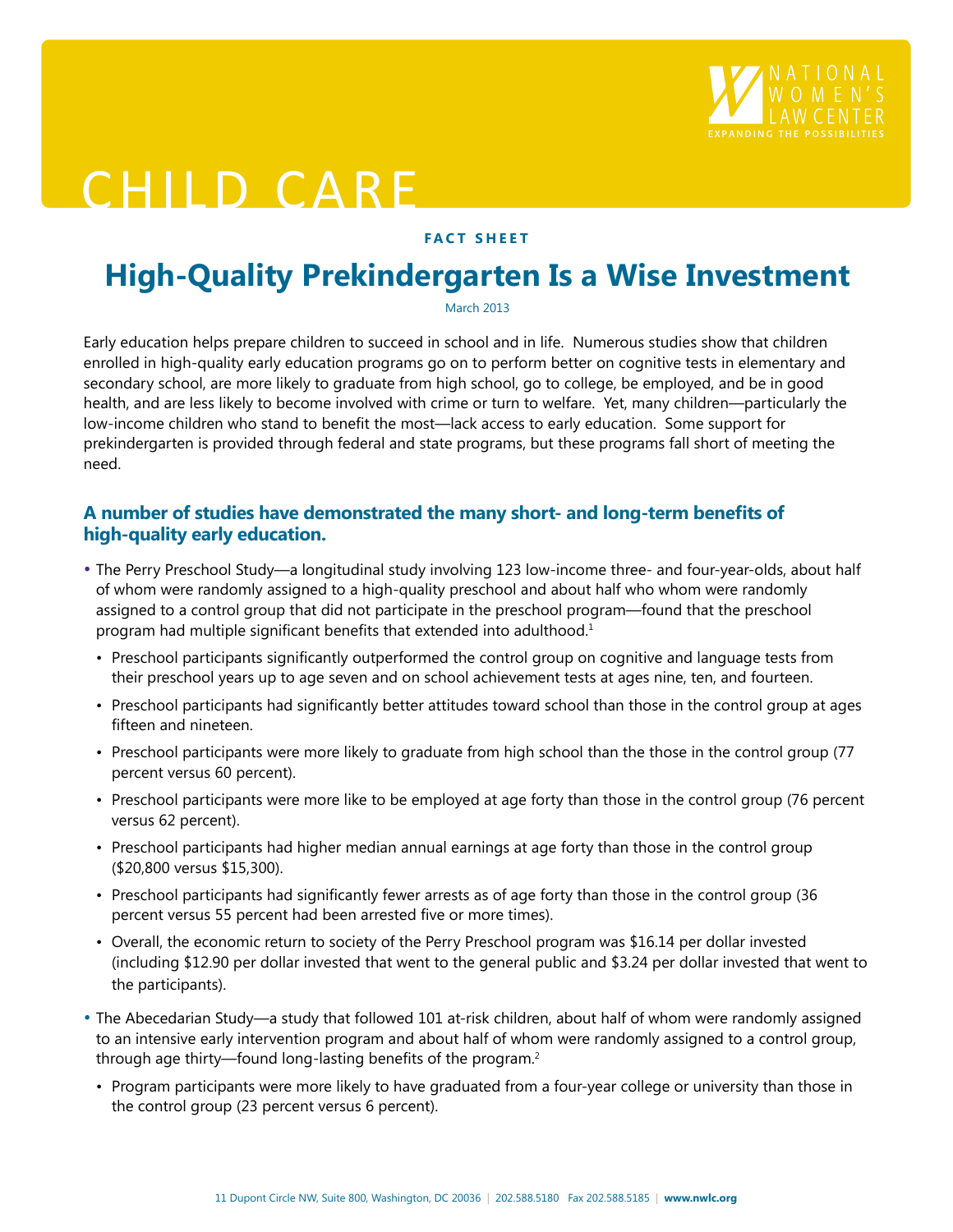- Program participants were more likely to have been consistently employed than those in the control group (75 percent of participants had worked full time for at least sixteen of the previous twenty-four months versus 53 percent of the control group).
- Program participants were less likely to have used public assistance than those in the control group (4 percent of participants received benefits for at least 10 percent of the previous seven years versus 20 percent of the control group).
- The Chicago Longitudinal Study—a quasi-experimental study that compared 989 children who completed preschool and kindergarten in the Child-Parent Centers operated by Chicago Public Schools and 550 children in similar neighborhoods who did not attend the preschool program but did participate in a full-day kindergarten program—identified several positive impacts of the preschool program for participants through age twenty-one.3
	- Preschool participants had a 29 percent higher rate of high school completion than the comparison group.
	- Preschool participants had a 33 percent lower rate of juvenile arrest and a 42 percent lower rate of arrest for a violent offense than the comparison group.
- Preschool participants had a 41 reduction in special education placement and a 40 percent reduction in grade retention relative to the comparison group.
- Overall, the economic return to society of the program was \$7.10 dollars for every dollar invested in preschool (including \$3.83 per dollar invested that went to the general public and \$3.27 per dollar invested that went to participants).
- A study found that children who attended New Jersey's Abbott prekindergarten program—a high-quality program established in urban, low-income districts as a remedy in the New Jersey Supreme Court school funding case, *Abbott v. Burke*—outperformed their peers in language, literacy, and math through second grade. Children who attended prekindergarten for two years had even greater advantages than children who attend prekindergarten for only one year. In addition, children who attended prekindergarten were less likely to be held back a grade—by second grade, the grade retention rate was 10.7 percent for children who did not attend prekindergarten, 7.2 percent for those who attended for one year, and 5.3 percent for those who attended for two years.<sup>4</sup>

#### **Many children lack access to high-quality early education.**

- Only 50 percent of three- and four-year-olds (not yet in kindergarten) are enrolled in public or private preschool programs. Low- and moderate- income children are less likely to be enrolled than higher-income children. The proportion of three- and four-year-olds (not yet in kindergarten) enrolled in preschool is:
- 43 percent for those with family incomes under \$20,000;
- 45 percent for those with family incomes from \$20,000 to \$29,999;
- 42 percent for those with family incomes from \$30,000 to \$39,999;
- 48 percent for those with family incomes from \$40,000 to \$49,999;
- 50 percent for those with family incomes from \$50,000 to \$74,999; and
- 65 percent for those with family incomes of \$75,000 and over.<sup>5</sup>
- A national study found that only about one-third (35 percent) of four-year-olds in center-based programs were receiving high-quality child care.<sup>6</sup>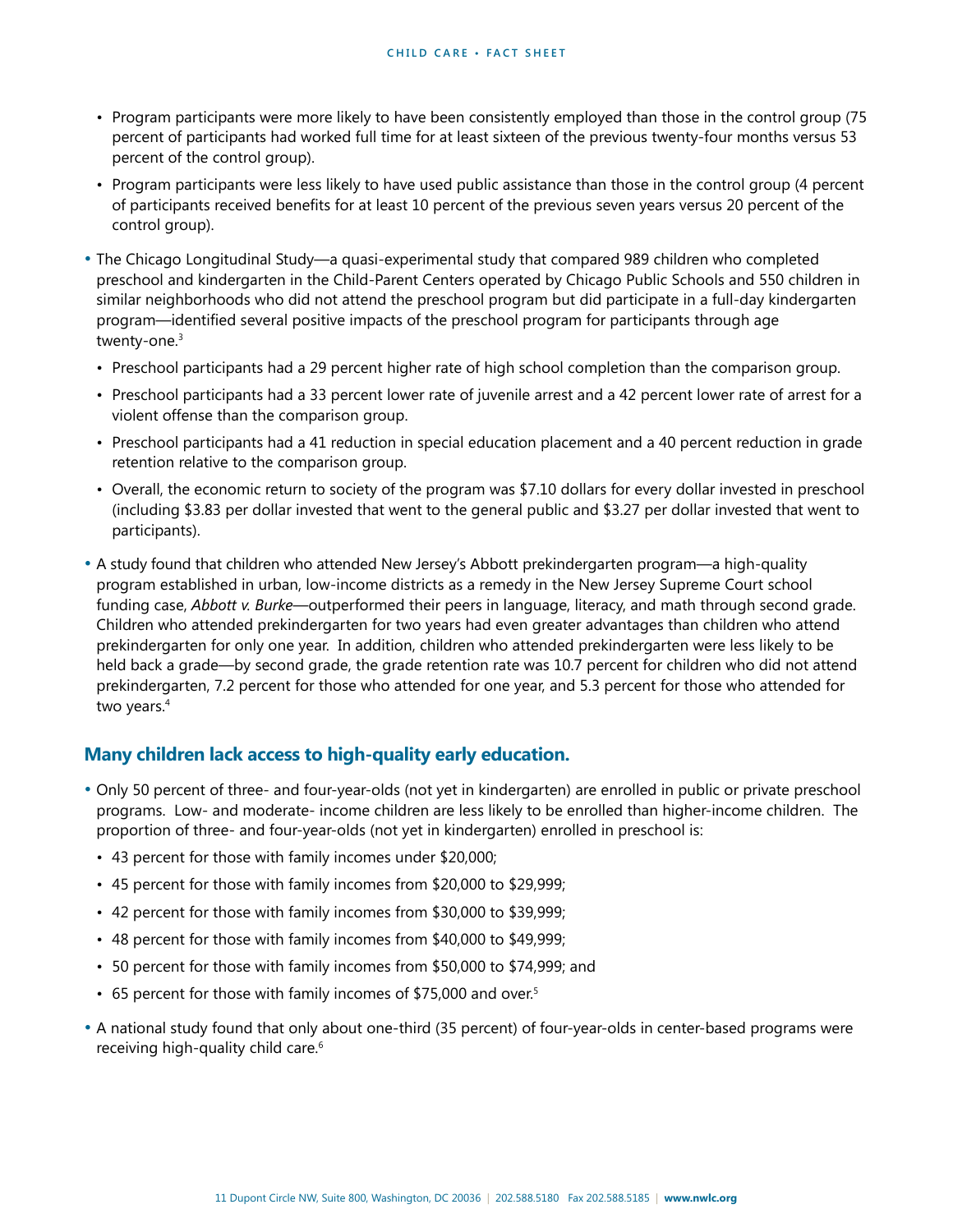#### **The federal Head Start program and state prekindergarten initiatives offer early education opportunities, but there are still major gaps in the availability of high-quality programs.**

- The federal Head Start/Early Head Start program received \$7.97 billion in funding and served 962,120 children in FY 2012.<sup>7</sup> The program provides comprehensive early education, health, nutrition, and other support services to at-risk infants, toddlers, and preschoolers. It also works with families and offers opportunities for parent education and engagement. Head Start, which was established in 1965, still only reaches only about two-fifths of eligible preschool-age children.<sup>8</sup> Early Head Start, which was established in 1994 to serve our youngest children, reaches less than 4 percent of eligible infants and toddlers.9
- Thirty-nine states funded prekindergarten programs in 2010-2011, spending a total of over \$5.49 billion and serving more than 1.3 million children, according to the National Institute of Early Education Research (NIEER).<sup>10</sup> Most states allow prekindergarten to be provided in a range of settings, including schools, child care centers, Head Start, and other community-based settings. States generally target their programs to low-income children and/or children who have other background factors that place them at risk, with only a few states providing the funding and defining the eligibility criteria to make their programs universally available to all children whose families want them to participate. Although many states make a substantial investment in prekindergarten, there is still room to expand and strengthen these programs:
- Total state funding for prekindergarten decreased by almost \$60 million and funding per child decreased by \$145 in 2010-2011 compared to the previous year, after adjusting for inflation.<sup>11</sup>
- Most states serve only a fraction of four-year-olds, and an even smaller proportion of three-year-olds. Nationwide, only 28 percent of four-year-olds are served by state prekindergarten programs (32 percent including special education prekindergarten) and just 4 percent of three-year-olds are served by state prekindergarten programs (8 percent including special education prekindergarten).<sup>12</sup>
- Eleven states do not fund any prekindergarten program.<sup>13</sup>
- Only six states' prekindergarten programs<sup>14</sup> have quality standards that meet all ten of NIEER's benchmarks.<sup>15</sup>
- State-funded prekindergarten programs generally operate on part-day, part-year schedules that do not meet the needs of parents working full time.

### **The United States lags behind other countries in access to early education.**

• The percentage of three- and four-year-olds in the United States enrolled in preschool is lower than twenty-four out of thirty-four OECD countries.<sup>16</sup>